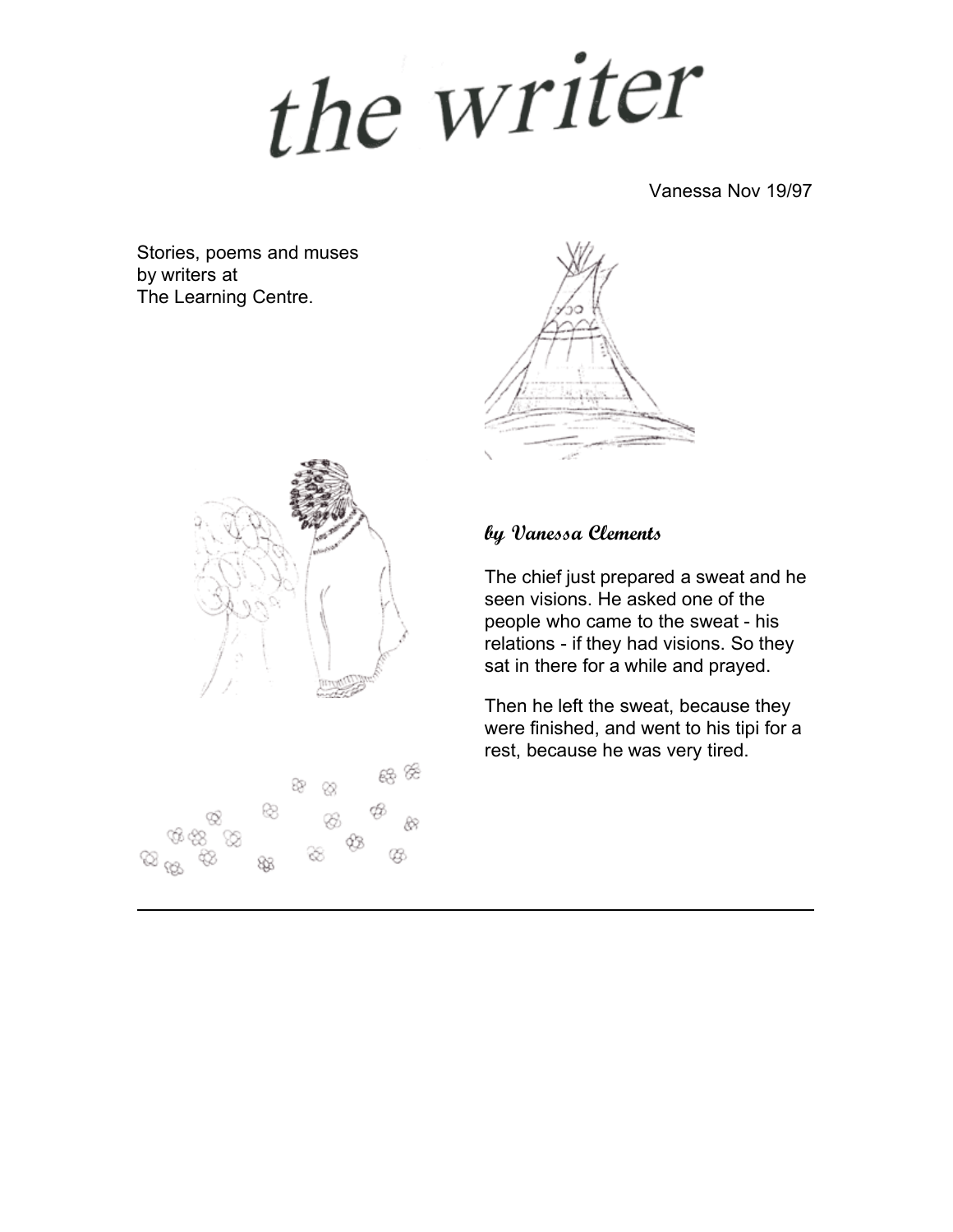

*Yolade Herman*

#### **by Yolande Herman**

I had a busy summer. I went camping with my daughter and my aunt Mary and Uncle Paul at Lac Ste. Anne at Alberta Beach. My other sister Evelyne and my brother Terry, they came from La Loche. It was great. I have gone for four summers to Lac Ste. Anne. I feel a lot better when I am there and I want to go back every year.

Years ago my grandparents and my parents used to go to Lac Ste. Anne from Turner Lake. They went by canoe to Buffalo Narrows and then by bus to Lac Ste. Anne. I stayed home and looked after the other eleven children (four brothers and seven sisters). They were away for seven days. I was only about seventeen and I was very, very busy looking after the children.



One time my mum and grandparents went to Lac Ste. Anne by canoe and I was alone with the kids at Frobisher Lake. All the people that lived there had moved to another place and my dad had gone fishing for three days.

My brother was sick, so I sat up all night in the tent with a candle. I could hear the wolves crying. When I think about it, it seems kind of scary, but at the time I wasn't afraid.

In the morning, I went down to the lake and sat on a rock with my brother. It was so quiet and I was listening for my dad's motor. Finally he came back. We moved to the place where the other people had moved. When my mum came back, my mum and dad took my brother to Buffalo Narrows to the hospital. He was ok.

I always wanted to go to Lac Ste. Anne when I was young. I finally got there in 1990 after I moved to Edmonton.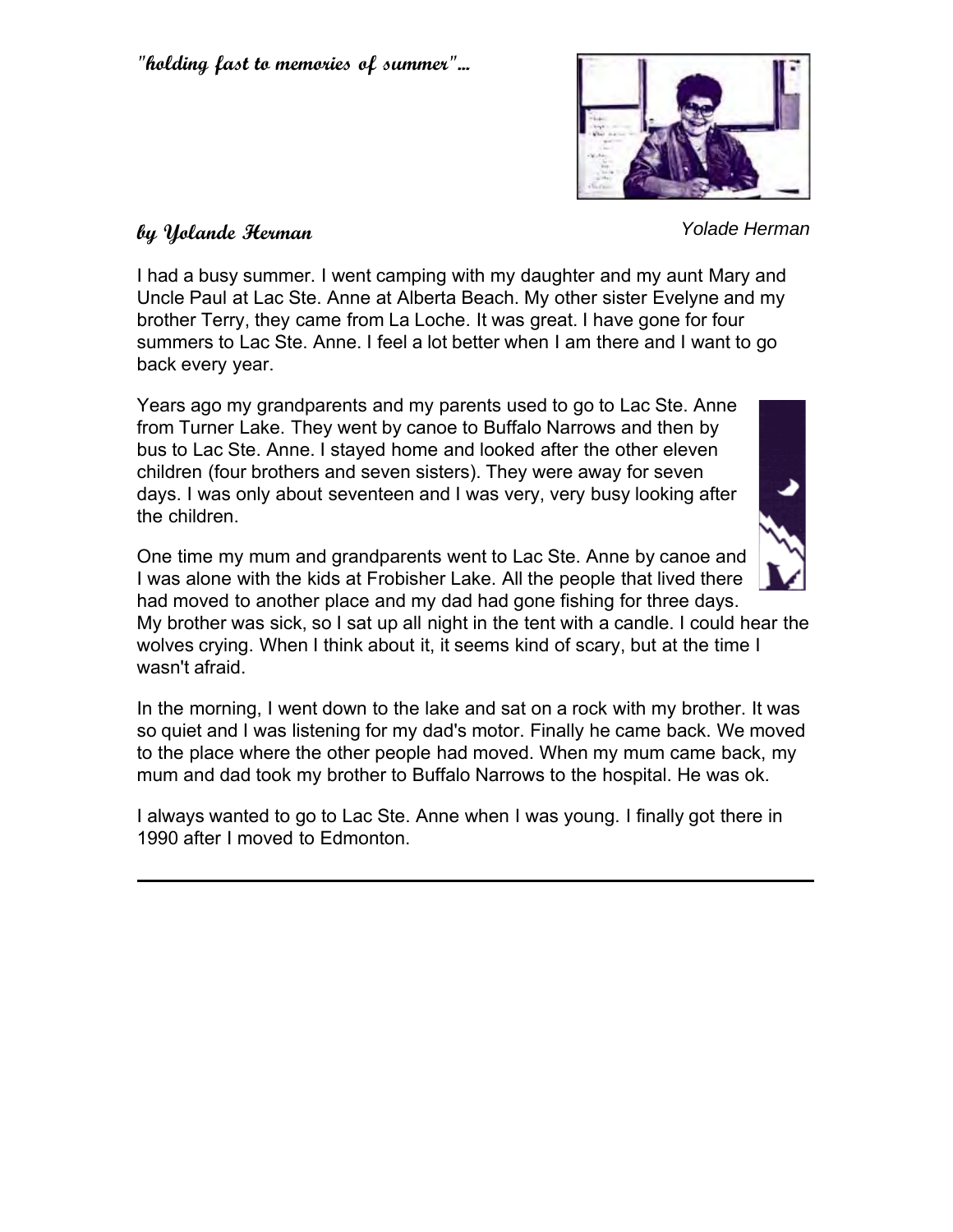# **My Summer Job by Velma Mitchell**

This summer I had a job. I was so lucky! My honey Rockie was working with Due West Student Painting. They were short of men, and Rockie told them that I knew how to paint. For three to four days he showed me how to hold the brush and to use the roller. Then one day he asked me to go and help him with one job in St. Albert. So I went, and while I was painting a garage door, the boss showed up. He told Rockie that he liked my work and he wanted me to come in the following day. I was so happy and shocked, because I didn't have to have a job interview.

It was nice. I liked painting. I learned a new skill, something that I have never dreamed of. It was fun. Because the job was in St. Albert, we had to bus it to Westmount Mall and the boss would pick us up there every day. I never felt shy about myself when I was going to work. After work, I would look around the mall. I felt good. I was working, and I looked like I worked hard, and I did.

One day, I was painting window frames and an old couple was walking by. They stopped and watched me painting. They said good morning. They also told me that I painted like an artist, and that made me feel good. I was proud. When I got my first cheque, it felt good. Although it wasn't big, it was a good feeling. I sweated and I earned it! I worked for it!

# **Camp**

#### **by Rita Isadore**

One morning, my support worker came to pick me up. The time was 8:30 a.m. I asked her where we were going camping, and she said at Alexander Reserve.

I said, "Right on".

Then we left. On the way, she asked me, "How's everything at home?". I said, "Well, it could be better, otherwise it's O.K".

It took us about one hour to get to the camp. She stopped at the gate, then this man came out from the boat. She asked him how much it was to stay for one day, and then paid the man. So she and I drove around to find a spot to park where there's a table and one of those fireplaces. Then we got out of the car, and I said to her that I needed to go to the bathroom. I found where it was, then went back to where we parked.

I saw her trying to make a fire. She couldn't do it. She told me to try to get the fire going. I said O.K. I went to look around for some dry branches. I found some, and I took them back to our camp place. Then I went to the fireplace.

I got the fire going, and she said to me, "Right on!" She asked me, "How did you learn to make a fire like that?" She was surprised that I could make a good fire. Then I told her that I had seen my dad a long time ago when I was a little girl, how he had made a fire outdoors. She said to me, "That's nice of your dad to teach you how to make a fire, especially outside".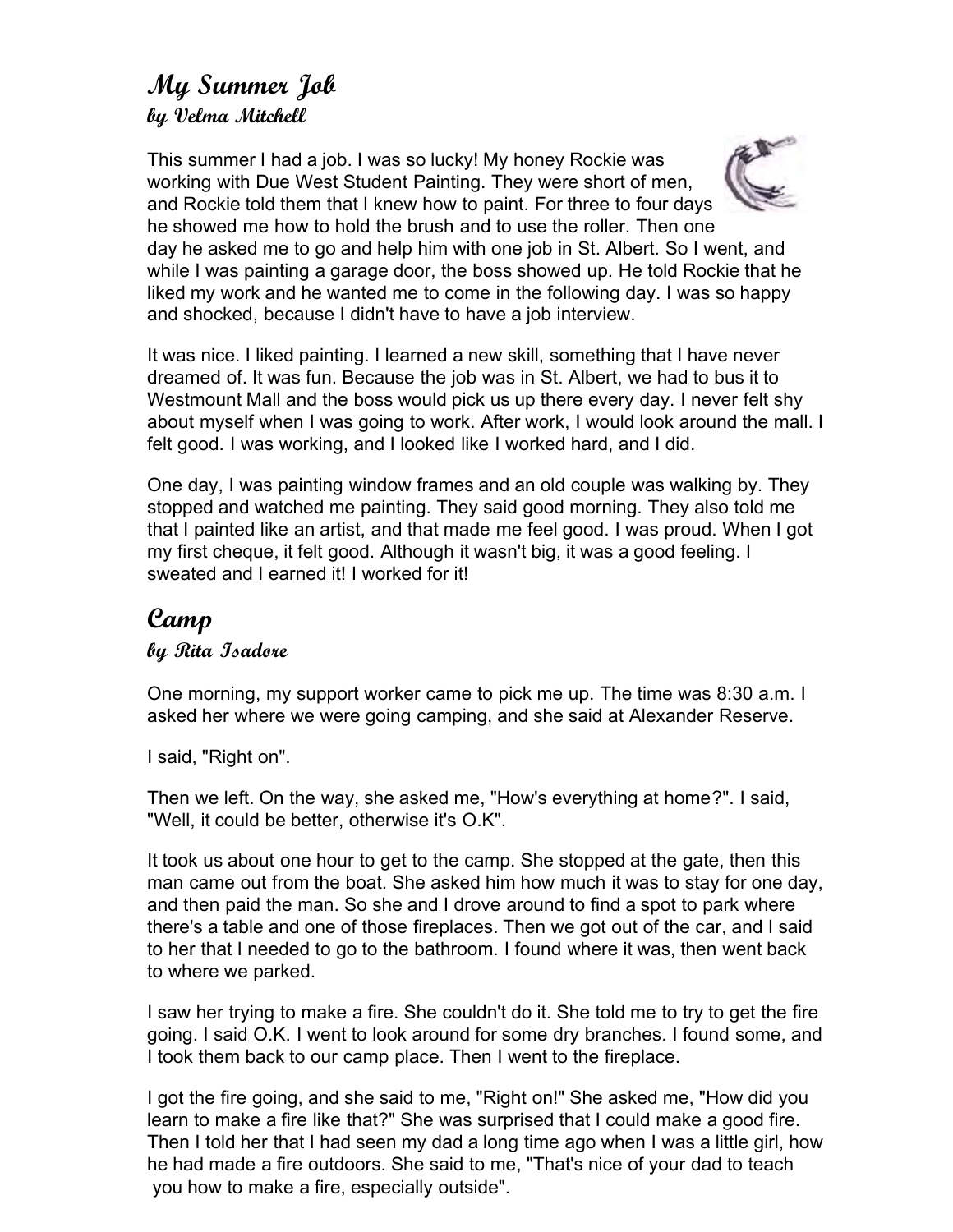# **Key to Happiness**

**by Leona**

Lock up the past Unlock the future Will get somewhere in life Don't lock yourself out. Unlock your mind to good ideas. Might find an open treasure. Open your heart. Might find love.

# **Blue Jay, Blue Jay by Gladys Antoine**

Blue jay, blue jay, Where are you? Oh! Are you up on your tree looking for me?

You're so beautiful, like leaves in the fall I can look at you and want to tell them all.

You can fly so high and be free, and reach the blue skies and your destiny.

Blue jay, blue jay, Please come to me, And I can look at you and know where I should be.

# **Why by Lil Gallant**

When I see a young child cry, I think to myself, why?

Is it because he's hungry or is this little boy afraid? I don't see parents around him in the mall. Is he lost? Or did he stray away? I think to myself, why?

He sits in the comer of the mall. Big tears are falling down his cheeks. He looks so alone and afraid. If I see the parents, I'd like to ask, why? Would they try and explain, or would they give me an angry look or a little smile? But I would ask, why?



*Gladys Antoine*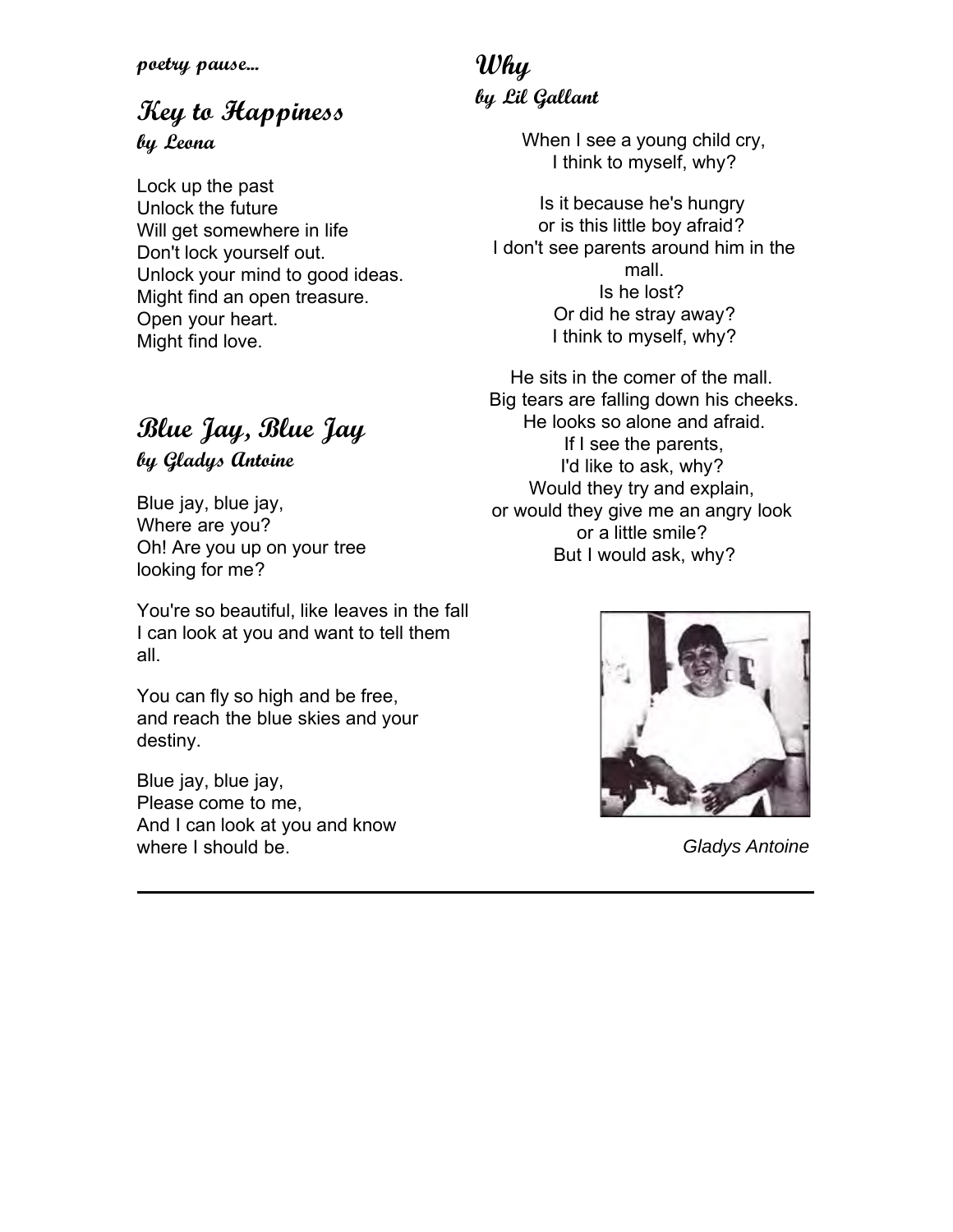# **What a Friend is by Mardge Kelly**

- **M** is for Mother full of mercy and peace
- **A** is for Advocate to the homeless and needy
- **R** is for Respect among all mankind
- **Y** is for Youthfulness of heart soul spirit and mind



- **B** is for Beacon in times of trouble or sorrow
- **U** is for Unity among all mankind
- **R** is for Righteousness Standing up for what you believe in no matter what the odds
- **L** is for Love For all mankind no matter what race creed or color
- **I** is for Inspiration to a person in need whether it be a hug a kiss a kind word or just a smile
- **E** is for Equality Knowing believing and accepting and respecting others for the betterment of all mankind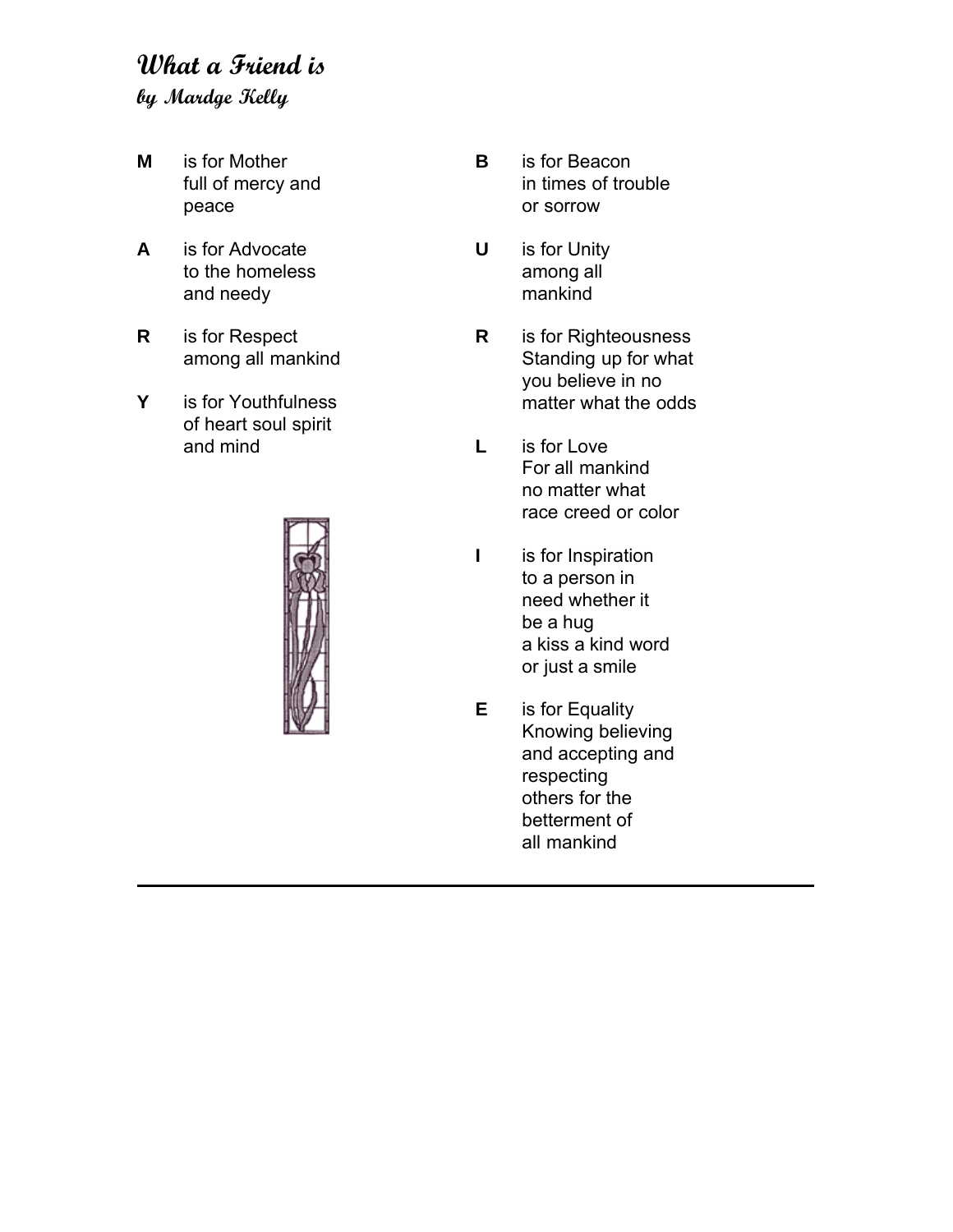# **My Time Making A Necklace With A Medallion by Colleen Isadore**

When I went back to my reserve in Driftpile, I was about 17 years old. I really enjoyed being there because I spent my whole time with my uncle and cousin. We spent our time in a little place which was called a shed. We were laughing and having fun.

My uncle said we should do some beading, so I said "yes". My uncle and cousin and I went in the bush to look for boards that we needed. We hammered the pieces together until it looked like a bridge, then we put the thread on. We had to put about 7 streaks down, making sure they were tight and spaced apart. Then we had to grab a plate and pick out three colors of beads that we wanted to use. I picked black, white and pink.



My uncle said "let's make a necklace a medallion". I asked him "What's a medallion?" So he got up and he show me and my cousin what it was. It is a of the necklace. It's round and has a beautiful flower beaded onto moose hi I really enjoyed making it.

It took me around four days to make the necklace and three days to make the medallion. It took a lot of effort and concentration, but I managed to make it, even though it was my first time making one. I really enjoyed it and had fun.

Then I came back to Edmonton. I was only there for about 2 weeks and a half. My time spent with my uncle was so precious to me. He was the first one who ever taught me about how to make things that I didn't know how to make.

*Colleen Isadore*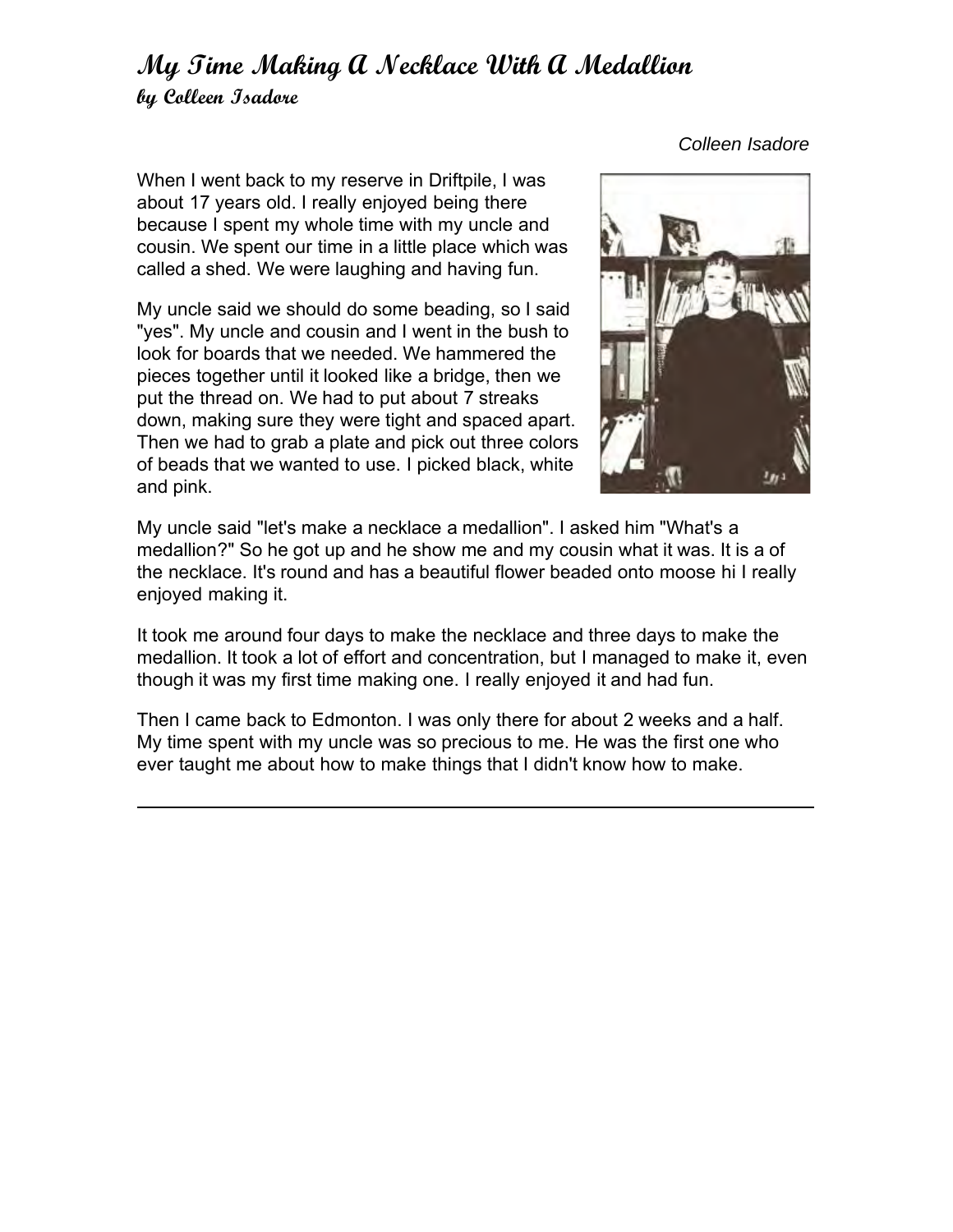### **My special birthday gift by Suzanne Boscoyous**

My birthday is November 26. Four years ago, I had a special birthday surprise. It was the first time my family came for a birthday party. Kathy, Aggie, Mary, Liz, Gordie, Louie and Jim all came for dinner.

Louie asked, "Today's your birthday? I have to get your birthday present".

He went in his truck. He came back with Marty, my baby brother. I had never met him before. He looked exactly like Louie. It was a big surprise for everyone.

Marty has the same birthday as me. Since then we spend our birthdays together whenever we can.

# **The first time I made supper**

#### **by Yuonne Hoffman**

I remember one summer we lived in Jackfish Lake. One time when my family went to Chip (Fort Chipewyan) to get the groceries, they left me with Granny and I decided to make supper that evening. I told Granny that I was going to cook fish and potatoes. Granny said, "Heh" (okay).

Then I went and picked the potatoes that were just planted by my mom and dad. When I brought the potatoes in, Granny asked, "Where did you get potatoes from?" I said that I got them from the garden.

"A-u-no-zeh! (silly girl) You're supposed to let it grow until fall," she said. I went outside and planted the potatoes back in the garden and Granny and I, we had fish and bannock and berries for supper.

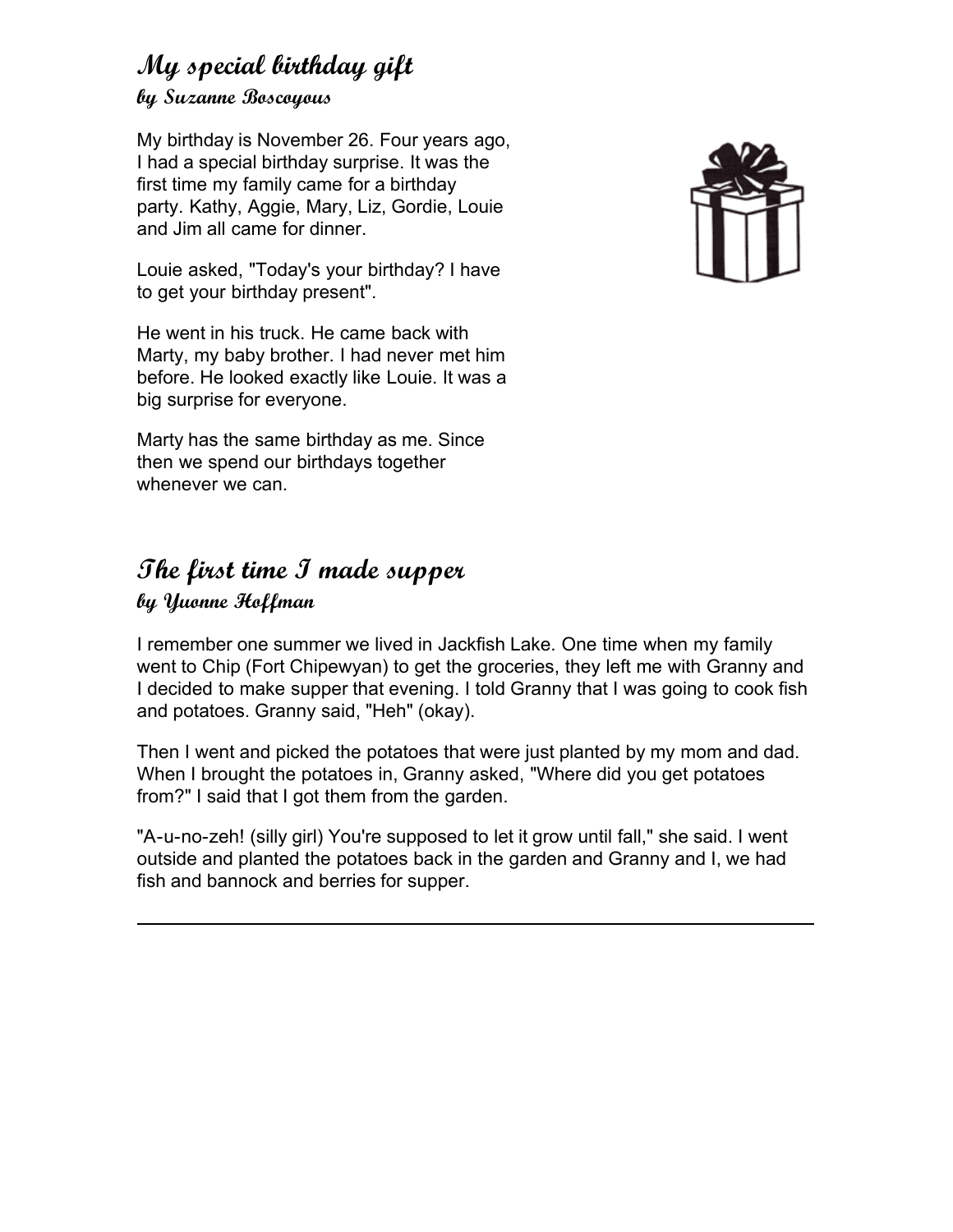# **What a Special Morning I Had**

### **by Teresa de Sousa**

This is one morning I'll never forget. I had arranged with my son's art teacher to go to school early, to finish a project that he was working on. The project that we worked on was a wooden man. My son and I completed his project and it turned out great. We both had a great time.

Then, while walking home, before I went into my apartment, I noticed an old man looking through the garbage, searching for pop bottles and cans. I had a strange feeling running through my body, and I decided to go up to the old man. I said to him, "Can you please wait here, because I have two bags of bottles that you can have".

I went downstairs and grabbed the bags of bottles and took them outside to him. He took them and said, "Thank you".

I said, "You're welcome".

But then, when I was almost inside, he said to me, "It's cold and my hands are cold and they hurt".

I looked at his hands, and they looked red and painful. I came up with a thought and said to him, "Please wait here. I have some gloves I can give you".

I went into my apartment and got him a pair of gloves and gave them to him. The old man looked at me and said, "I can't take them. They're too nice for me".

I said, "Please take them because you deserve to be warm".

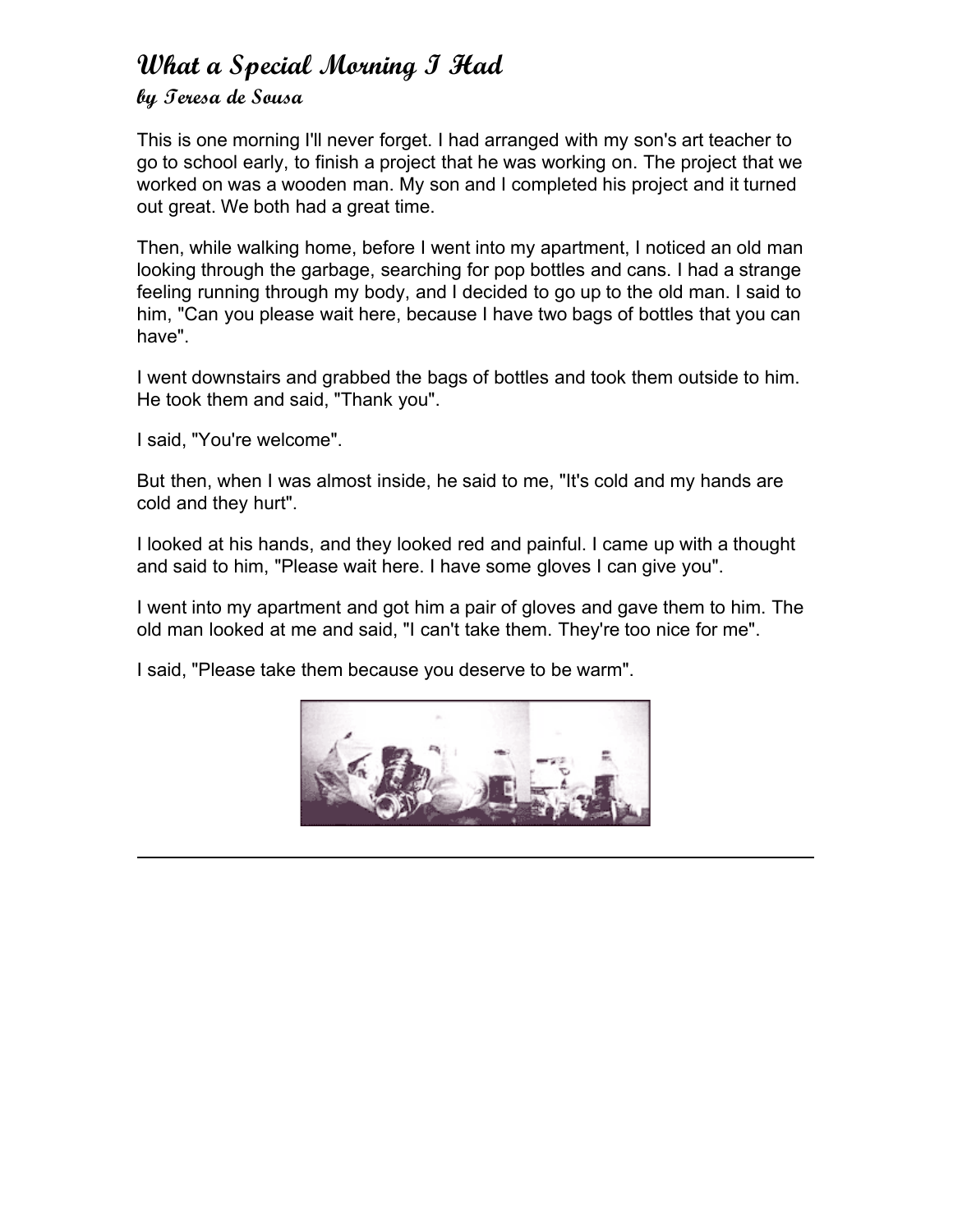

The old man said, "Thank you, and God bless you" and walked away with a smile. Then I decided to get on my bike and go to Hull's food store to pick up a few things. When I was done, I saw the old man, looking through other people's garbage. I thought to myself, why do I feel so empty, what else could I do to help him? I didn't know what else to do. I brought in my bike to dry in the

hallway, and made some coffee. I finally had an idea. I made a sandwich and also got some cereal and put it in a bag. I added an apple and an orange and packed all of it in a big bag. I went. to my cupboard and got a big coffee cup with a lid and poured coffee in it. After I got everything together, I went outside looking for the old man, so I could give him what I had. I looked for him block after block, in back alleys, but I could not find him. I felt sad and cold, so I started walking back to my place. I got to my apartment, when I had a feeling of not giving up and went out to look down the street by my son's school. And there he was, two blocks away from me. I ran to catch up with him. Finally I caught up with him. He was picking up cigarette butts off the ground.

I said to him, "I have brought you some food and coffee to keep you warm".

He looked at me and said, "Thank you and God bless you". Then he said, "You're young and you've helped me so much. You gave me gloves to keep my hands warm, you gave me food to eat and coffee to drink. How can I repay you?"

I looked at him and put my right hand on his shoulder and said, "You've given me two things that made me feel good, and that was that you spoke with wonderful words and your smile gave me a good feeling that I'll never forget. So thank you for allowing me to help you".

Just when I was leaving, I remembered I had some smokes in my coat pocket. I turned and I started walking back, and I had tears coming down my face. I thought to myself, I don't make much money and didn't have very much at home, but I had enough to share with someone that needs it more than I. So right now, I feel great and I wish I could have helped more people. I'm glad I had this moment of meeting him, because he gave me a warm feeling in my heart. I would do it again if I could.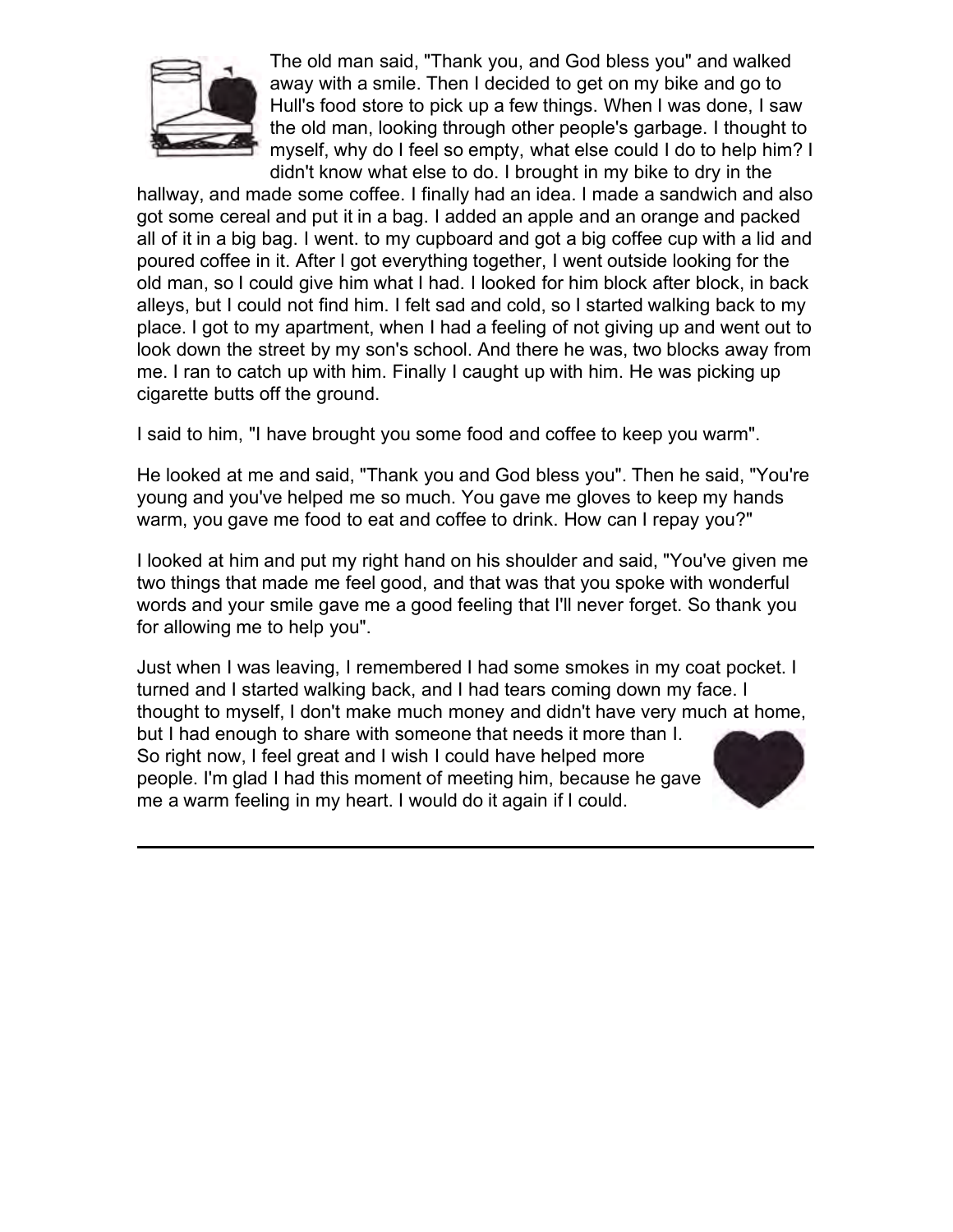### **Likes**

**by Soon Nam**

I am very grateful for everything I do. I have lots of friends and I can do things with them.

I like to read, to write and to speak English because it's very important. Animals, dogs, ducks and cats are things I like, especially cats because I have a cat. He is very nice.

I like to exercise because the exercising wakes me up. Walking and riding the bicycle are good exercises.

I like to go out to eat different food because I can't cook some of them. I like to try to cook all kinds of food at home because I like to try different recipes.



*Soon Nam*

Volunteering is something I like to do. I help at a few places because I can practice my English.

I like gardening. I planted flowers because they are beautiful. Working in the garden is very relaxing.

I like to read the Korean magazines because I can understand them. I don't have to worry about the spelling or grammar.

# **What I Like**

### **by Jafar**

I like to relax, to watch T. V. and to read because I like to rest. I need to rest because I have some problems with my body. I like to eat rice and drink tea because they are good for my body. I don't like diet foods and drinks.

I like to speak English because I live with people who speak English. I want to talk to people in Canada and the world.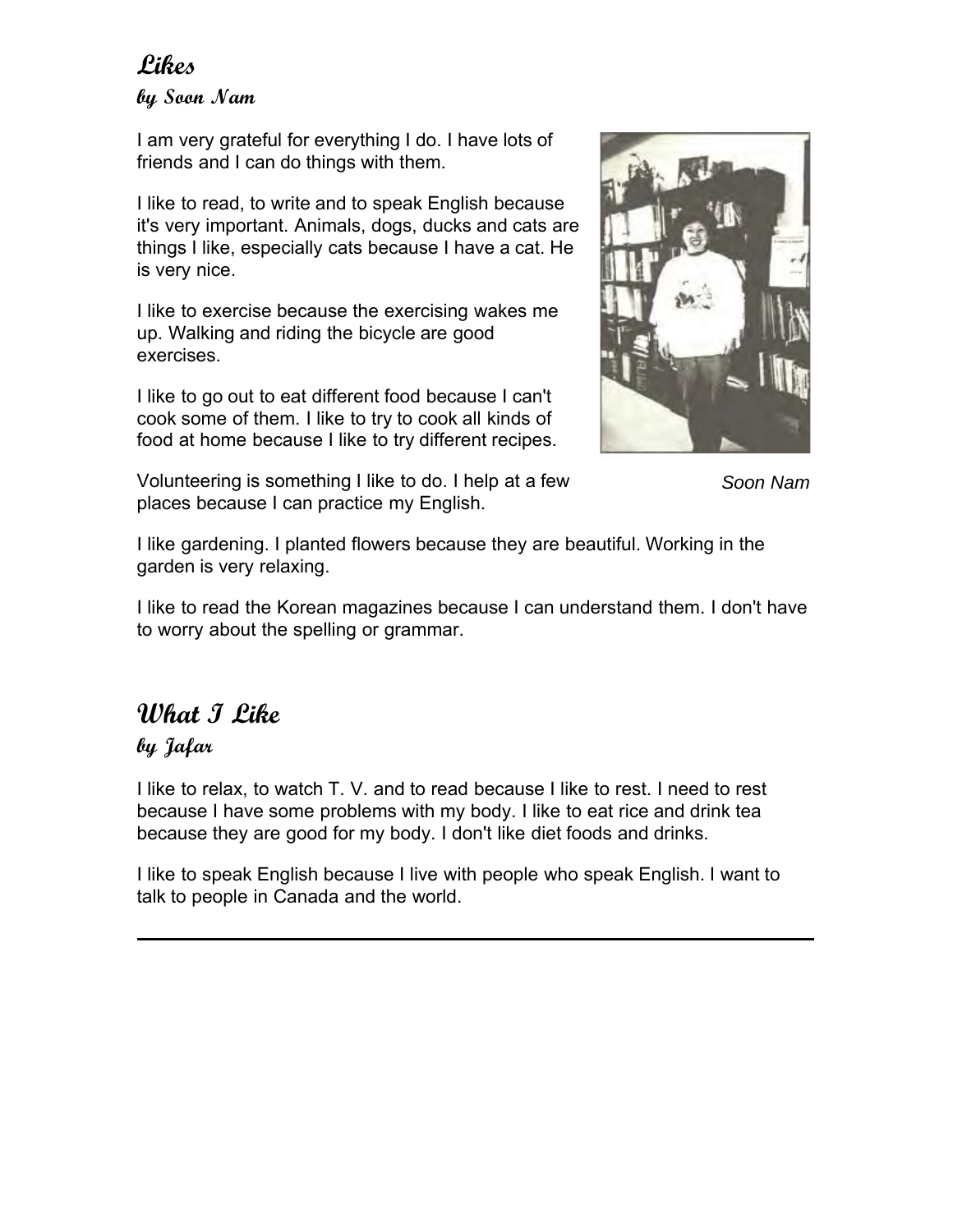### **What Do You Like? by Mary McGinnis**

I really enjoy going grocery shopping, I have a great time. I also enjoy coming to the Learning Centre because all my friends are here. I enjoy being a peer tutor. I tutor because I care about the other students.

I enjoy the summer time, it's relaxing and calm. I like hearing the birds singing first thing in the morning. I like to listen to relaxing music when I clean up my house.

# **The Life I Didn't Like**

### **by Allen Oakley**

I like to go out to the farm to visit. BUT! When I am out there I try to stay away from my stepmother, because she picks my ass. So my dad will take me out to put fence posts in or get me to cut the grass just to get me away from her.

When I go in to eat she is watching soaps in the kitchen while we are eating. She will put taco chips out because she knows that I don't like them. After lunch dad and I go out and start to spread manure over the garden for the next spring.

When we are done I go home, and when I walk in the door my daughter is watching her stupid T. V. shows. That makes me go downstairs then I see that the fish pumps are not working right so that means that I have to clean them. Then I smell the ammonia of the litter boxes. So I go over and clean them out. I see that my daughter left the Nintendo on and I have to turn it off.

# **What I Like**

#### **by Daniel Zimmerman**

I live in Edmonton, Alberta. I am working in a restaurant. I have a job in Westmount Mall at Albert's. I am the son of my mom and I am a brother to my sister. I am a nice person and I like to go out. I like to ride my bicycle.

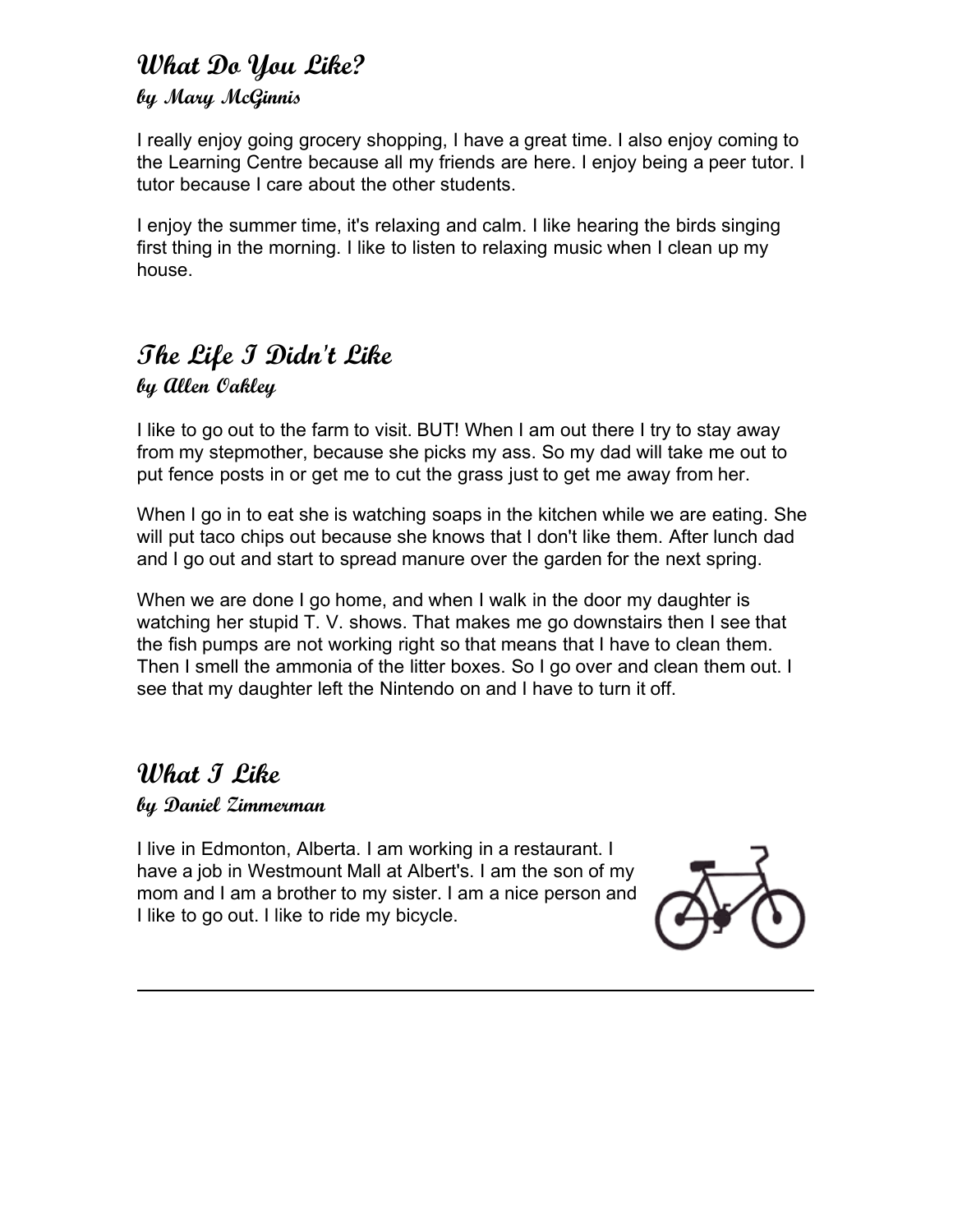#### **by Edna Vaughan**

I have many roles in my life. I am a student and a good friend. My most important role is going to school. I am best at cleaning and going to bingo. I need improvement at paying bills.

### **by Wanda Colgan**

I have many roles in my life. I am a student, a friend, a sister and girlfriend. My most important thing is to be a student and an aunt. I'm best at being a friend and housekeeper. I need to improve being a student.

### **by Ed**

I have many roles. I am a son, a brother, and a student. My role is a student. I am best at being a good brother. I need to be a good student.

### **Going to School by Elsie Mandeville**

I started school when I was about nine years old. We were all girls and boys in one big room. The boys on one side and the girls on the other side. We stayed at a home called a mission, where the sisters and Father taught the students how to read and write. It took me a long time to learn how to read my book and sometimes sister would come and help me read my book after school for about one hour or so. I don't know what year that was. It was long ago. Father would teach the boys how to read and write and do math to.

We were up about 7:30 a.m. to make our beds and clean up for school. Breakfast at 8:30 a.m. and school at 9:00 a.m. , to 3:00 p.m.

It was hard for me because my Mom and Dad didn't stay in town. Something changed because I didn't do good in school until I got to Grade 5. Then I met my other Mom and Dad that raised me. I just stayed home and helped my Mom with some cleaning up at home.

I had my four sons and stayed home while their Dad worked at the gold mine. I would try to read to my boys, but I couldn't read. I tried to but just couldn't. So I said to myself when my boys grow up I will go back to school. So I did it. And you know what, it made me feel good. I learn different skills at the Learning Centre. I am reading and writing and doing math. I also am taking art.

That is my life in Education.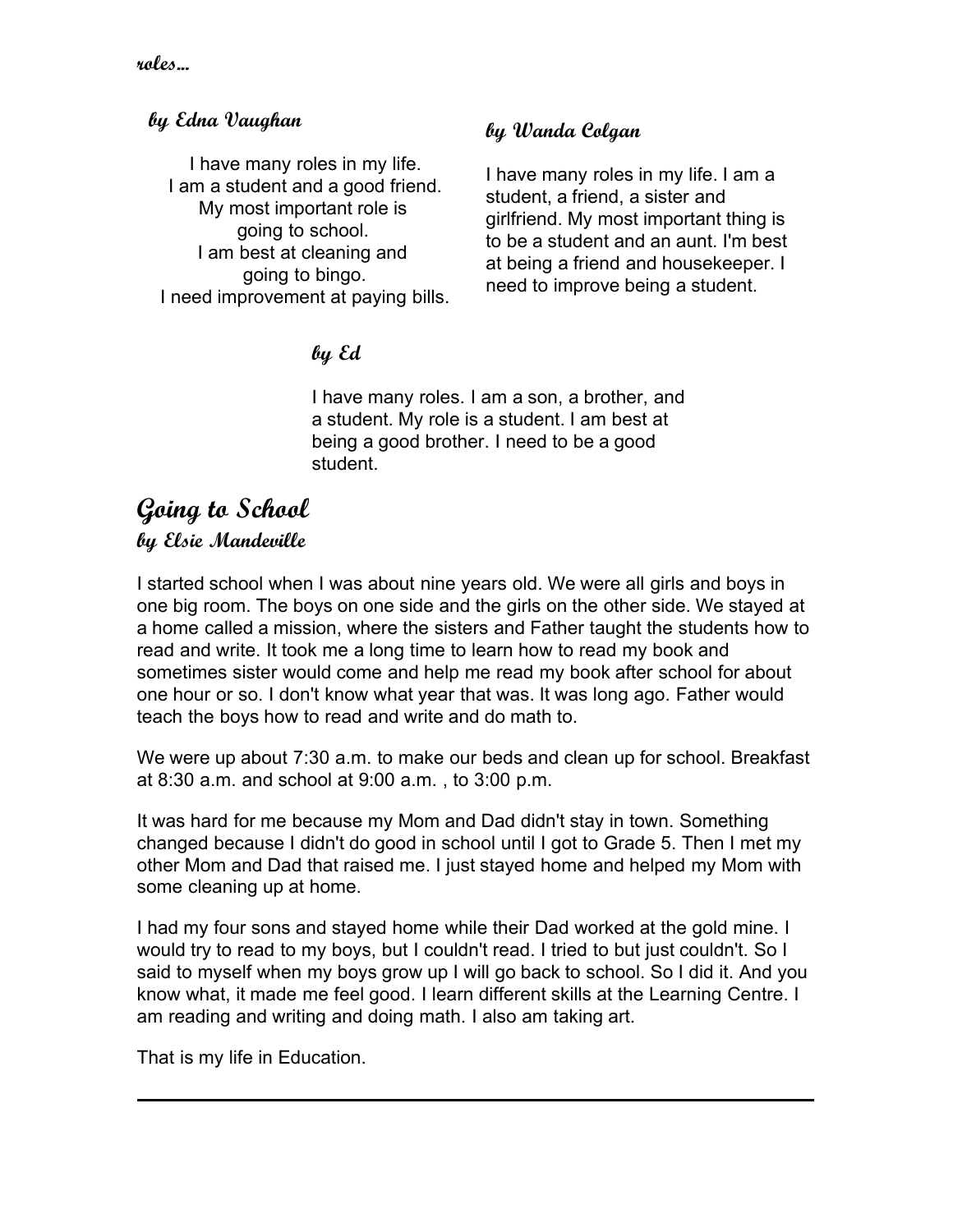### **visiting...**

### **by Gloria Brady**

On Tuesday last week, Dean, my son and I went to Nampa to visit Lynn and her son who is eighteen years old. Her husband went away up north to work. Lynn goes from her farm in Nampa to work in Peace River at the hospital, helping in the kitchen. She took a few days off work while we were visiting. We had a really good visit.

On Wednesday, Lynn and I and Lynn's son went to visit in Grande Prairie. We went to the mall and had lunch at the A and W. On Thursday afternoon, Dean and I traveled to Boldt, to visit Lucy. She lives on a farm with Brian and Harold, who is Brian's father.

Lucy needs a wheelchair because she has muscular dystrophy. She has no problems talking. We stayed home and visited. Brian does the cooking and we enjoyed his meals. He made bannock and we ate it with butter and jam. We stayed there until Sunday and drove home on Sunday.

# **Nature Walk**

#### **by Derrick Seabrook**

I like going to football in Edmonton because it helps me to be calm. I like to go in hot tubs, it relaxes me. I like going to the zoo in the car because it makes me happy and cheerful.

When I go to the farm I go into the woods and look at the trees. Nature and animals make me feel good.

#### **by Robert Crawford**

I want to go to Vancouver to my sister's if I can afford it. Her name is Debbie. She is my adopted sister and I have not seen her in 14 years.

I will have to find her address. I have an old letter and I know where she used to work. I really want to go to Vancouver because I would like to see the city.

# **Growing Up**

**by Angie Stein**

This is about when my mom and dad were married. They had us four kids but they had to split up and went their own ways.

My dad taught me how to ride a bike. He took us kids downhill sledding. My dad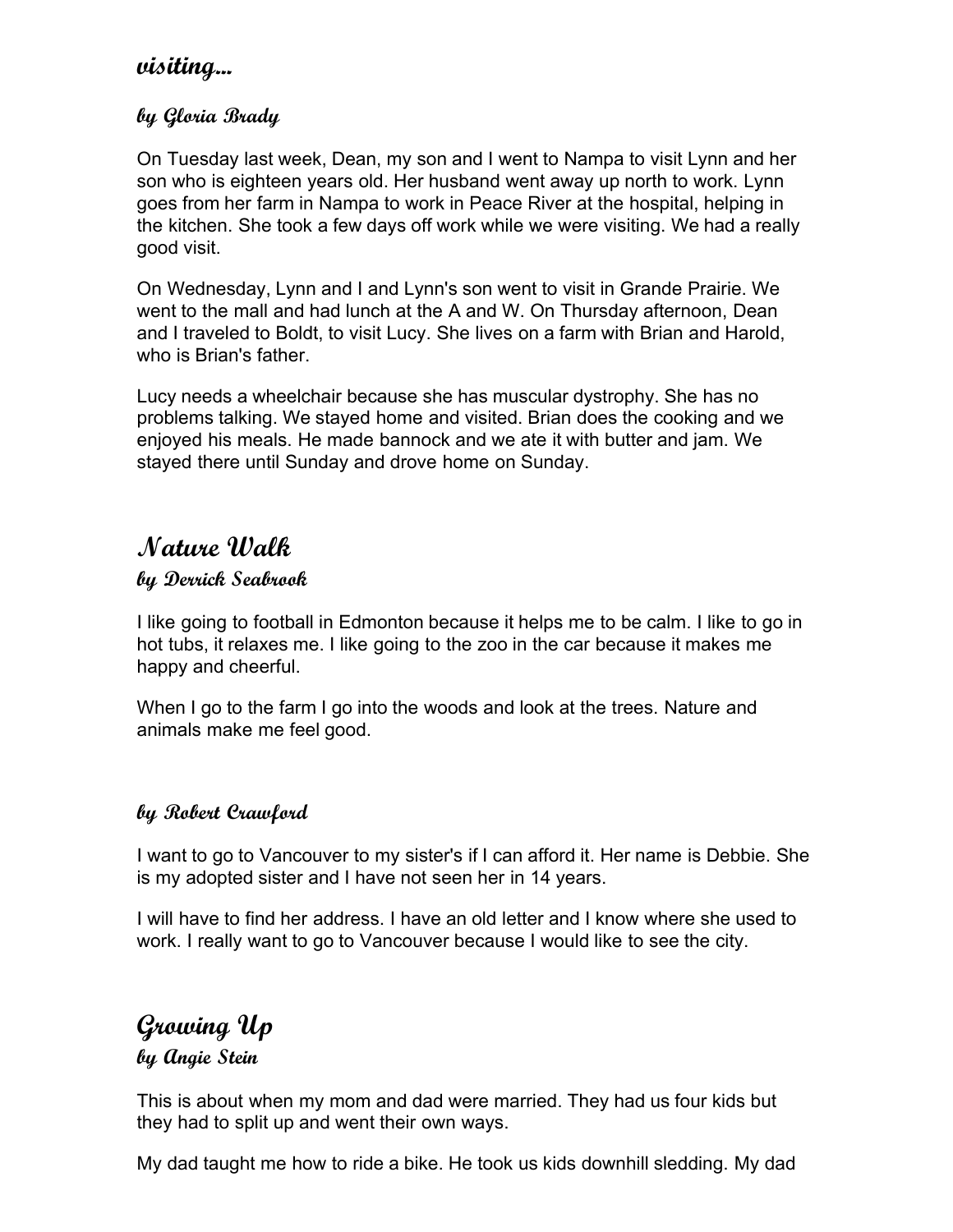made a skating rink in Winterburn for boys to play hockey on.

Our family went on holidays to B.C. and we had our friends with us. We all did some water skiing on the lake. The black boat caught on fire and blew up allover the water.

We spent the night in the hotel. Every morning we went to the beach and swam and played with the balls.

Our family lived in West Germany. We came to Canada on a plane. My younger brother was born in the hospital in Edmonton.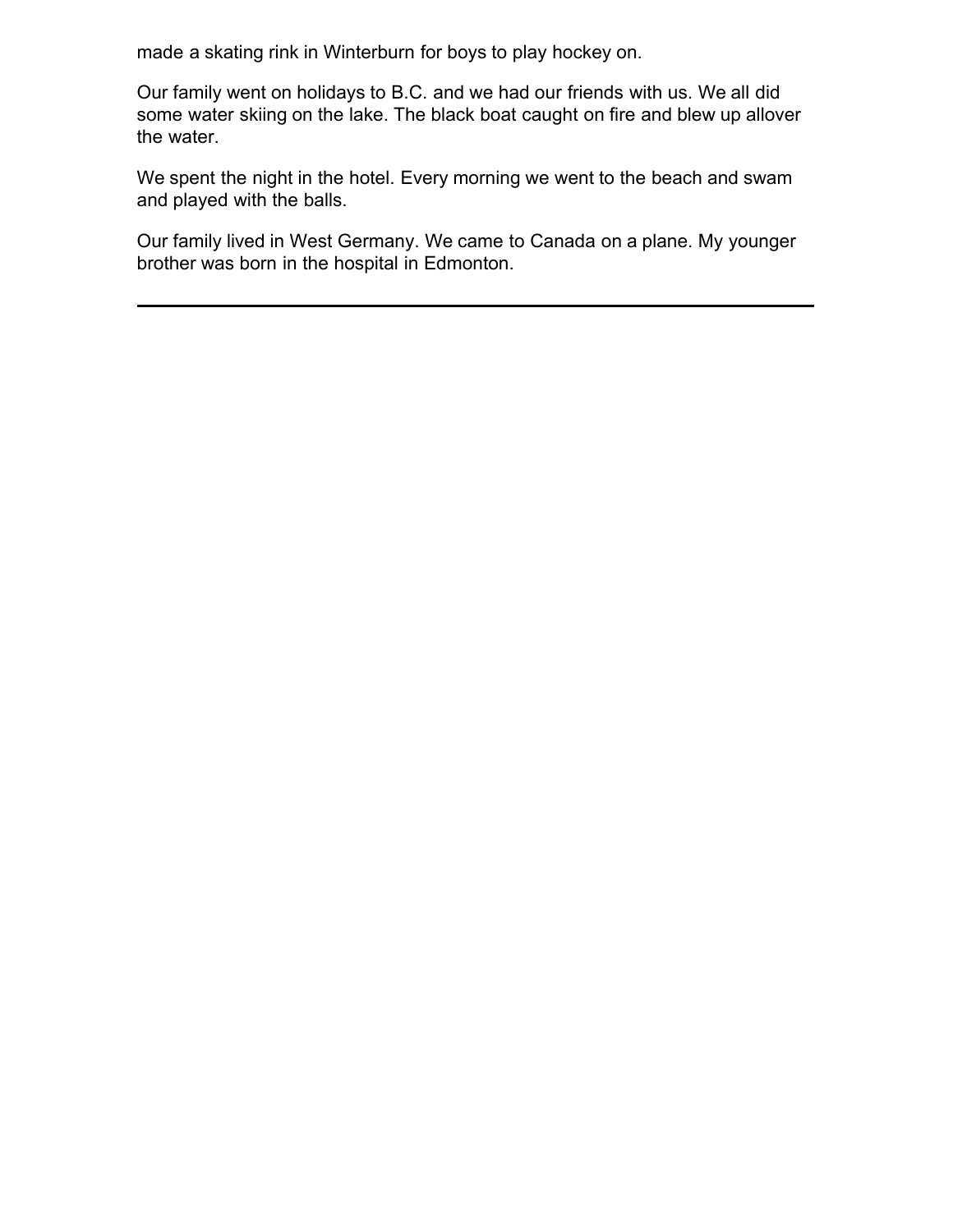### **Patience by Velma Mitchell**

I'm a native mother and the one thing that I would preach for the rest of my life is for everyone to have a little patience. Patience with one another and everything. I, for instance, have little patience for some things. I'm working hard on it, but it takes a lot of time. Just being a mother, you have to have a lot of patience for your children and their actions. We have to take our time to think of what we are going to say or do. Children are the people of our future, so if we would like them to make a difference in the world, we should give them a voice to let them speak. Take time, make time, to listen to what they have to say. They have minds; they too have problems. We are their teachers. They learn from



*Velma Mitchell*

us. Show them a good example. Be a good role model. They are the future. Have a little patience with them.

# **Advice to Children**

#### **by Leona**

I try to give my children advice, but I don't know if they listen. I tell them not to drink or do drugs, and to try to get along with each other. Also, I'm going to try to guide my two daughters with their children, without forcing myself on them. I try to spend a lot of time with my children, even though they are adults now, and I make sure they know that I love them. Also I would like them to have a lot of confidence in themselves and have a better life, but not criticize people, no matter what.

#### **by Yuanne Cardinal**

Things that get to me nowadays is teens killing teens, or roomates killing each other. People nowadays are letting teens take guns to school. How many more teenagers are going to die?

Parents should have restrictions on the teenagers, even where the teenagers stay. They should have to be in at a certain time, maybe 9:00 or 10:00 p.m. You know, you can replace anything else, but you can't replace a life.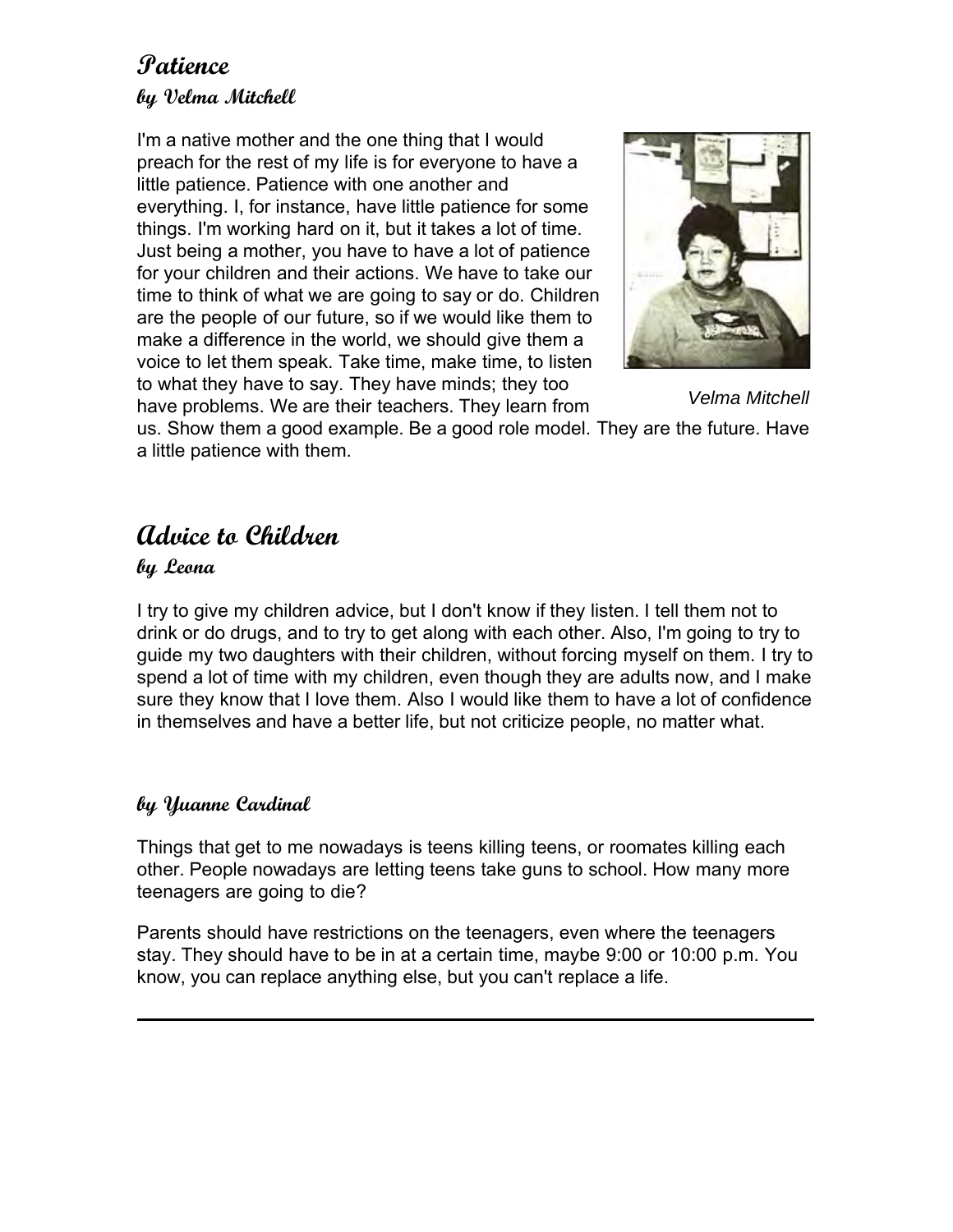# **a passage from a collection titled Autumns from the past**

### **by Jim Croswell**

I can smell the spruce and the air is heavy with the scent of ripe cranberries. I watch and wonder in awe at the way Dad picks out the sound of a partridge or prairie chicken walking on dry leaves. I was happy to be his retriever until I was old enough to have a .22 rifle of my own.



I got to tag along a few times when Dad would go out bear hunting. I would pick up the empty casing. Only two times in all the years was there more than one empty to pick up.

As I think of when I was a young man and hunting on my own a certain day comes to mind. I was getting hungry so I stopped for lunch. I sat down on the ground with my back to a big old dry log. After two sandwiches and a small thermos of tea I was of a mind to take a cat nap. The sun felt good so I just leaned the old Ranger twenty gauge against the log on my left. Pulling my cap down over my eyes, I was off to sleep.

I was awakened by a partridge chirping. It sure sounded close. I slowly moved my hand upwards and lifted up my cap - just enough to see this little fellow tilting his head from one side to another. I suppose he was trying to figure me out. I did not have the heart to shoot him. He left in a hurry when I whistled. On the way home I got five partridge and one of his cousins. A prairie chicken that was up in a tree where he thought he would roost for the night. He sure tasted good. 'What the devil?', oh, it's just one of my grandchildren coming to call me back to the present and supper.

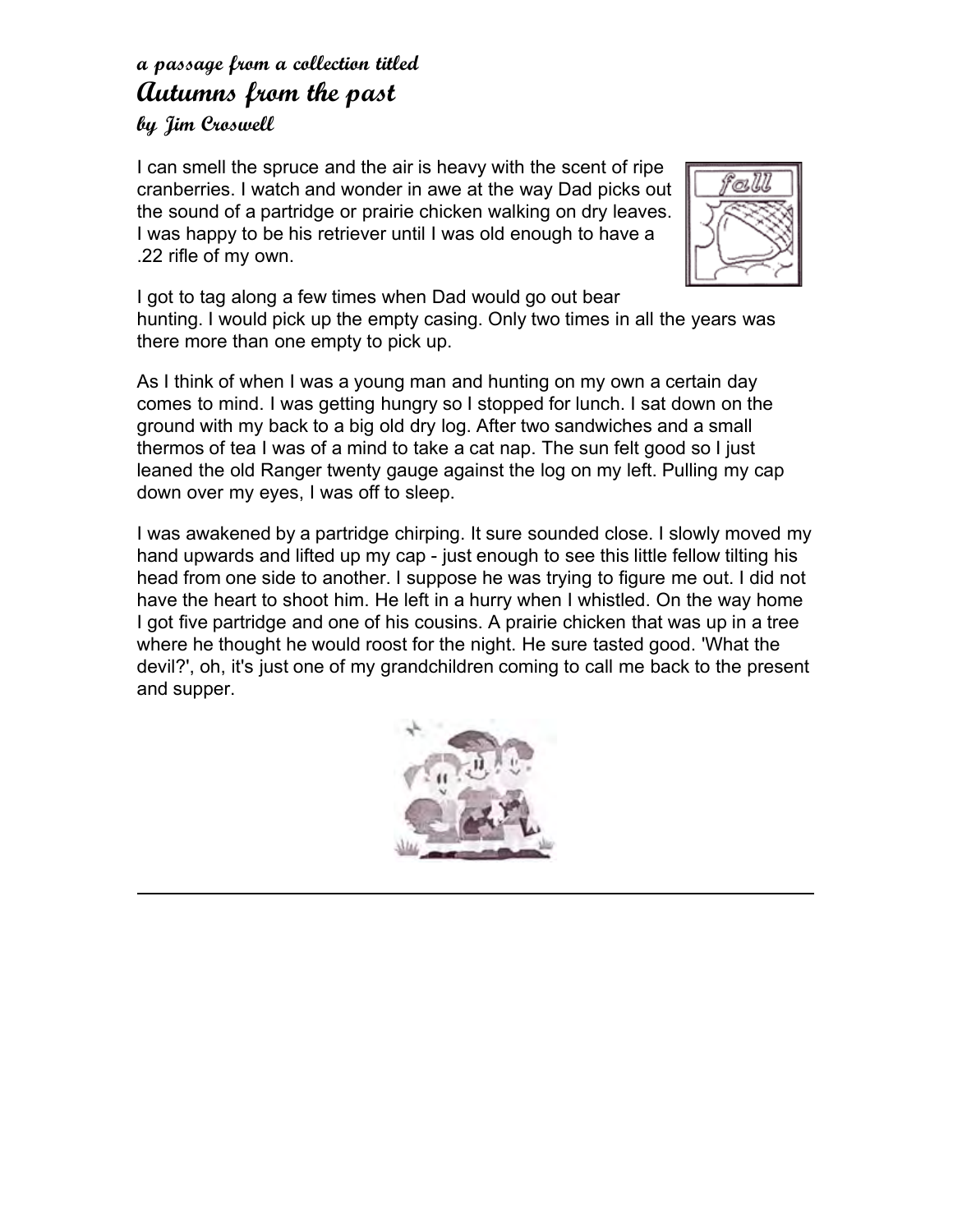**poetry pause...**

## **My story about a key by Barbara**

Open smiles. Open doors. Lock up the past. Open my mom's house and I say I love you mommy. I will see you soon. I will open my boy's hearts and I will see what is inside.



*Barbara*



*Edna Vaughan*

# **My Prayer by Edna Vaughan**

Come to me. I will guide you. I will be with you day or night. When you get scared, call my name.

I will protect you. I will be with you the day you die. So my child pray every night. I'll be listening to your voice.

Someday you will be in heaven.

### **The penny by Holly Williams**

The penny is a traveler. It travels from town to town. It is the wanderer - it never settles down. from pocket to pocket from hand to hand from store to store from bank to bank It travels the world!



*Holly Williams*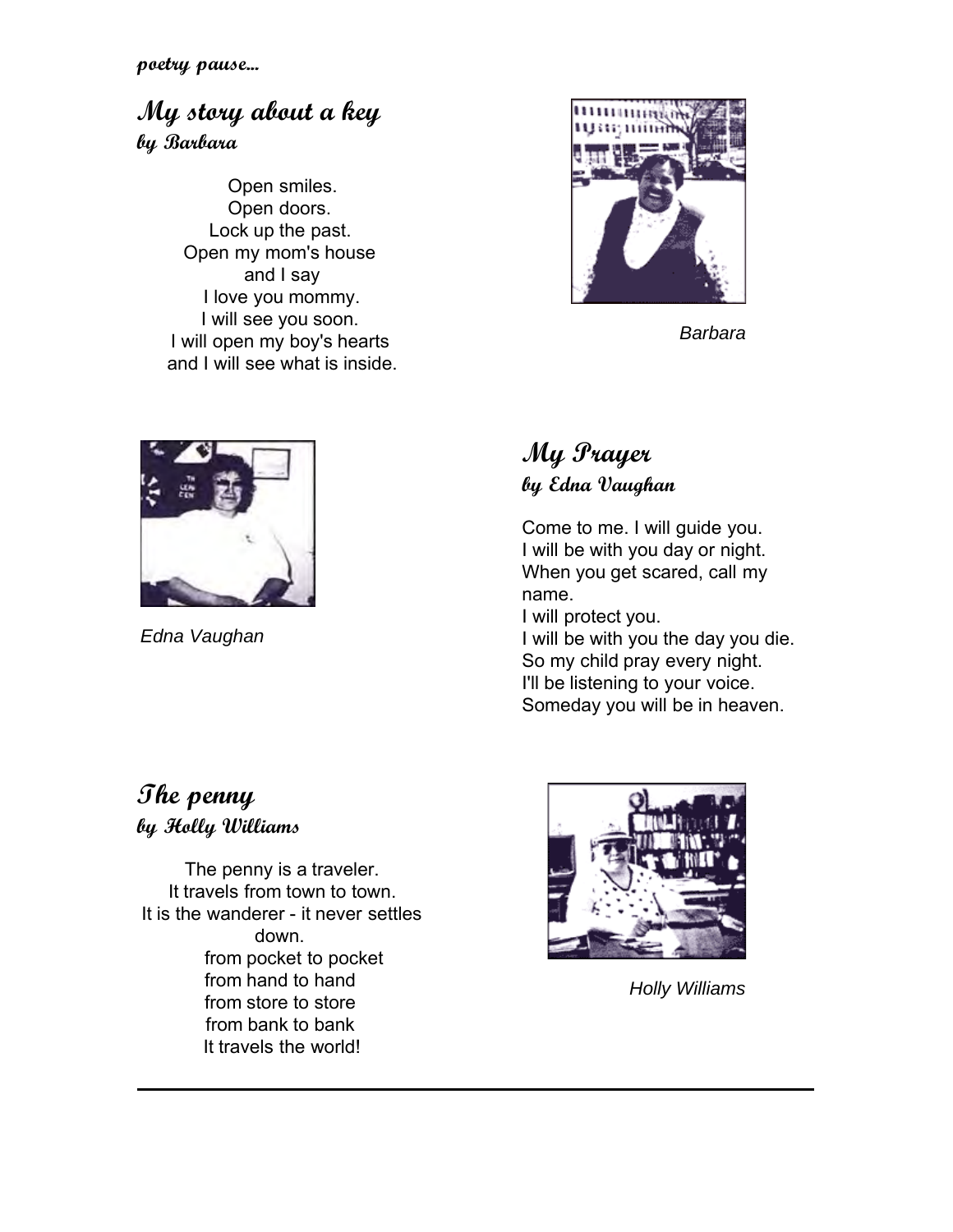## **Tall Man by Lil Gallant**

The man is tall And he's going a bit bald. But he walks very tall.

Three-piece suit on with a tie and a briefcase in his hand coming down the street.

He said good morning. I had to look up at him because he was so tall. As you see, I'm short, and this man was very tall

# **I Am a Candle**

**by Leona**

I am a candle. You could find me everywhere. I have been around for a long time. I'm different colors, shapes, and sizes. I help people celebrate special events. I even provide light for them sometimes, so they could see in the dark. I'm always busy helping them. I never get tired, because they depend on me. I'm important to them. "But I melt easily".

# **Memories by Gladys Antoine**

Memories are part of life. They follow you everywhere. Some are good, some are bad.

Memories you can't erase, Memories can make you at ease.

I can walk every part of life and have memories and be at peace.

So, don't give up in life, because you have memories.

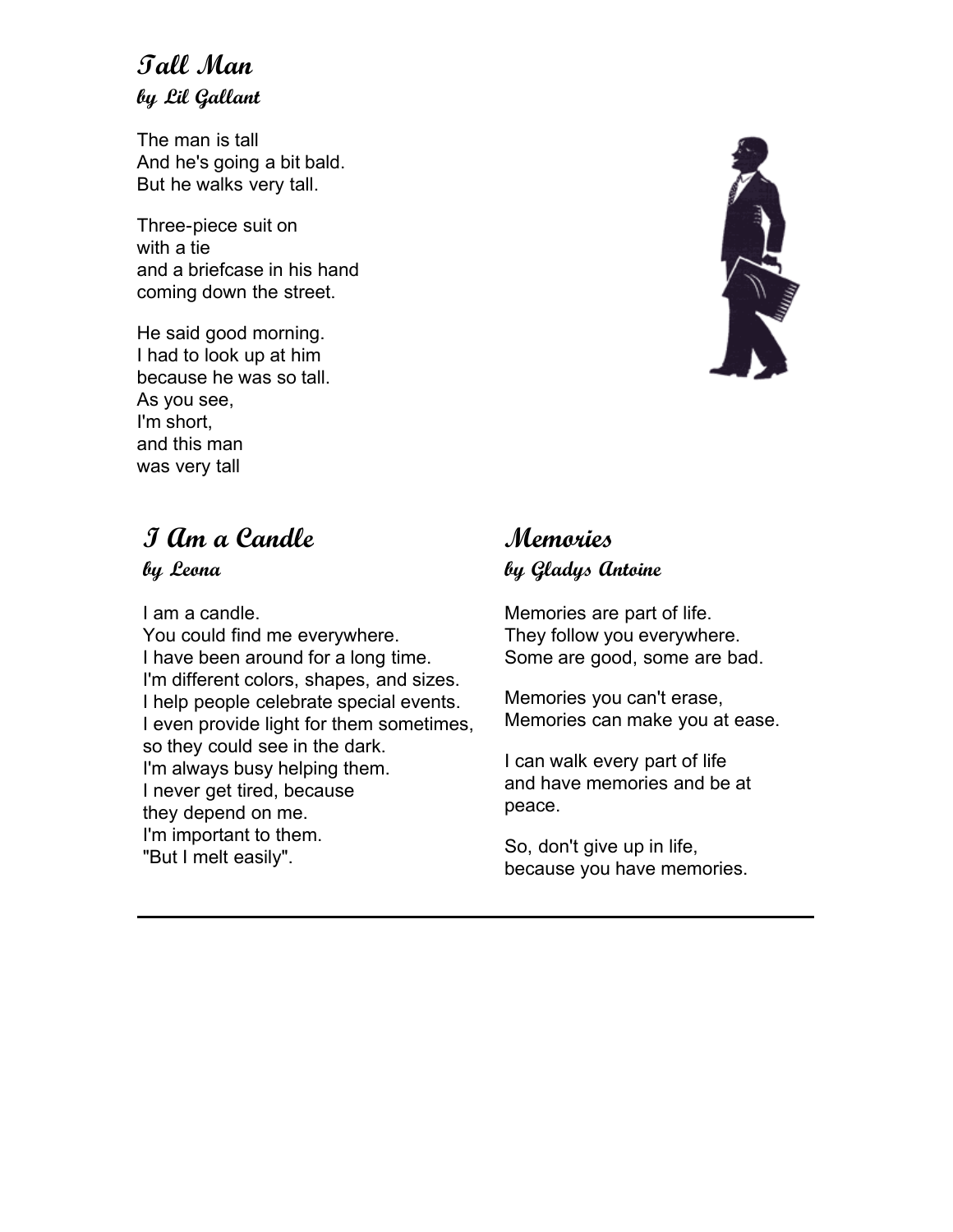**My...**

**My Diary by Kim Spencer**

I love writing. It gets your feeling out. I think of myself and other things. Writing makes me happy.

I like to be with other people. When we get together it makes me proud of myself. When people talk to me it feels good.



*Kim Spencer*

### **My Story by Tammy Wilson**

I was born in Innisfail in 1968. My Gramma and Grandpa Ogilvie lived in Caroline. My Sister Denna lives in Caroline. My sister has two kids. Gramma Gullberg lives in Edmonton. My brother lives in Edmonton. I have lots of aunties, uncles and cousins.

My Mom died in a car accident when I was 6 or 7 years old. My dad looked after me. We moved to Edmonton when I was 10 or 11. I lived with my aunt and uncle in the west end. I remember going to Avonmore School. I did reading and writing and I did cooking. I did crafts and sewing. I had lots of friends.

# **My Dreams**

### **by Edna Vaughn**

I wish I was a millionaire. I would help all those children in far away lands to have good homes and schooling and live better lives. I watch it on T.V. and I see the children need help. Sometimes I just cry to see a child who doesn't have a home or food to eat. They have to search for food in the garbage. It is not fair at all for the child to have to do that in our world. Some of these children don't even have parents and no one to love them. They need a mother and father to love them, and grandparents too. When the children get sick, no one is there for them, and they are all alone and scared. If I had lots of money, I would try to go there to build a big building with lots of bedrooms, a big kitchen, a dining room and playrooms too. That would complete my dream.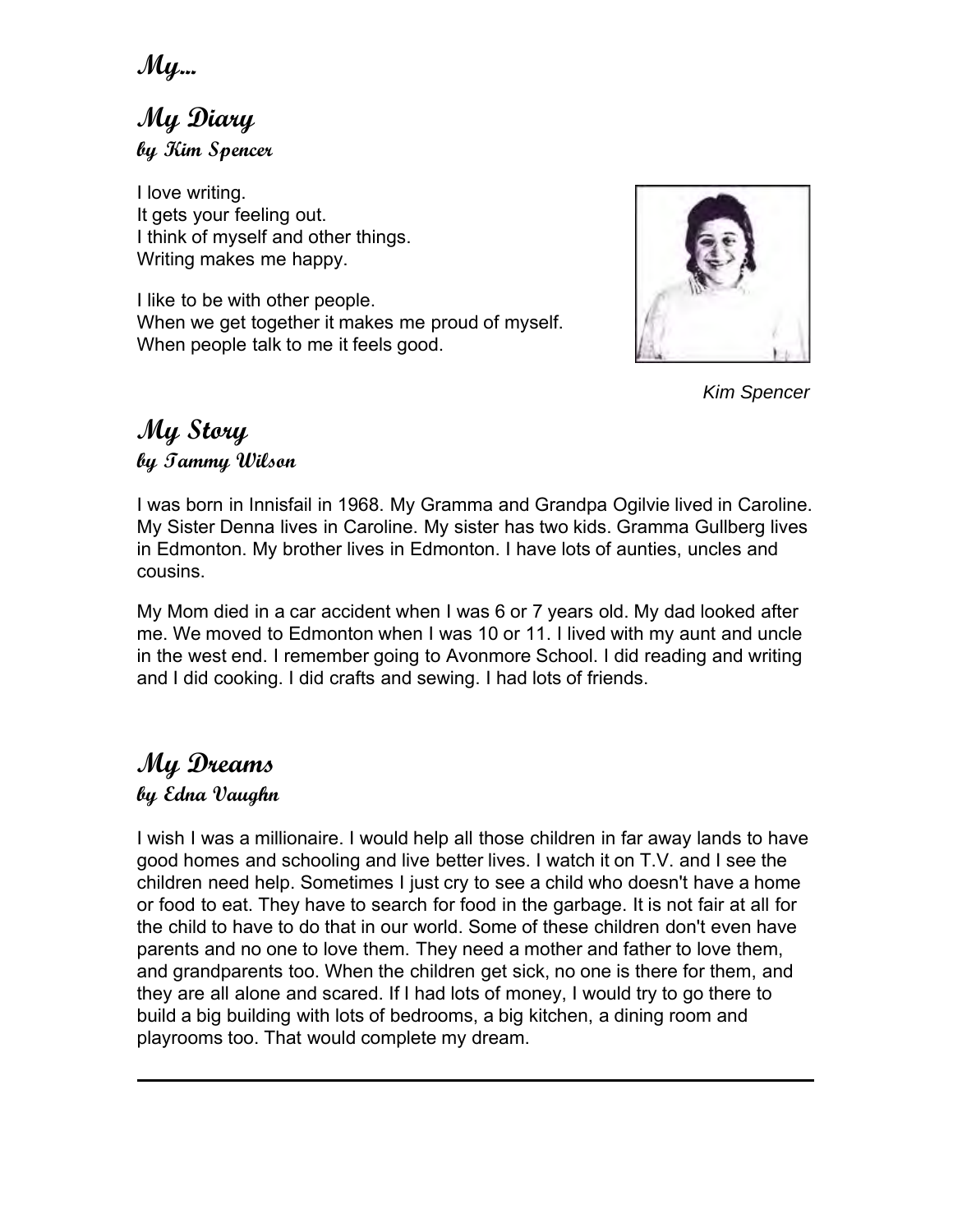### **My Goal by Madelene Arkle**

People are always asking me the kind of work I would like to do. Working with adults and teenagers is on the top of my list. When I see that adults and teenagers like and understand the work we are doing, it makes me feel good about them and myself.

If you had asked me before I started at the Learning Centre about my goals I wouldn't have said much. Just getting myself upgraded was about all I wanted. Today I want more than that for myself. Once I would have said I wish I could do this or that. Not now. Now I have a goal. Unlike a wish a goal is something you set for yourself for the future. To achieve your goal you must be willing to put in a lot of time and hard work.

It is not enough just to want something. You have to find out things you must do to achieve your goal. You have to find people you can talk with about your goal. It could be a teacher or someone that is doing the work you would like to be doing.

Make a list of the time you have and the things you are willing to give up to achieve your goal. Make sure the goal you have chosen is the one you really want. Make sure it is your goal and not something someone else wants you to do. Like I said in the beginning my goal is to work with adults and teenagers. I want them to understand that learning to read and write will not only help them in their every day lives, this will also help them to achieve the goals they have chosen for themselves.

### **My Favourite Time of Year by Tammy Mahan**

Autumn is here, you can feel it in the air and see it in the way the sun shines. Even the wind seems beautiful as it blows in from the west.

The wind has a bit of a nip to it now, and the nights are starting to get cold. They bring happy memories of scuffing and kicking through drifts of fallen poplar leaves on the farm when I was young. Memories of picking and canning, of cutting the hay, of playing on the stooks as though they were mountains. Memories of dad chasing ducks when my brother was just a toddler (and of how yucky that duck tasted), and of the big beaver that walked across the cow pasture one year. Piles of leaves on the sidewalk and orange trash bags with faces fill newer memories.

And always that dancing, teasing, cool autumn wind. It seems as though it can't be autumn without that wind.

The days are cool sometimes, but those bright shiny memories are always warm.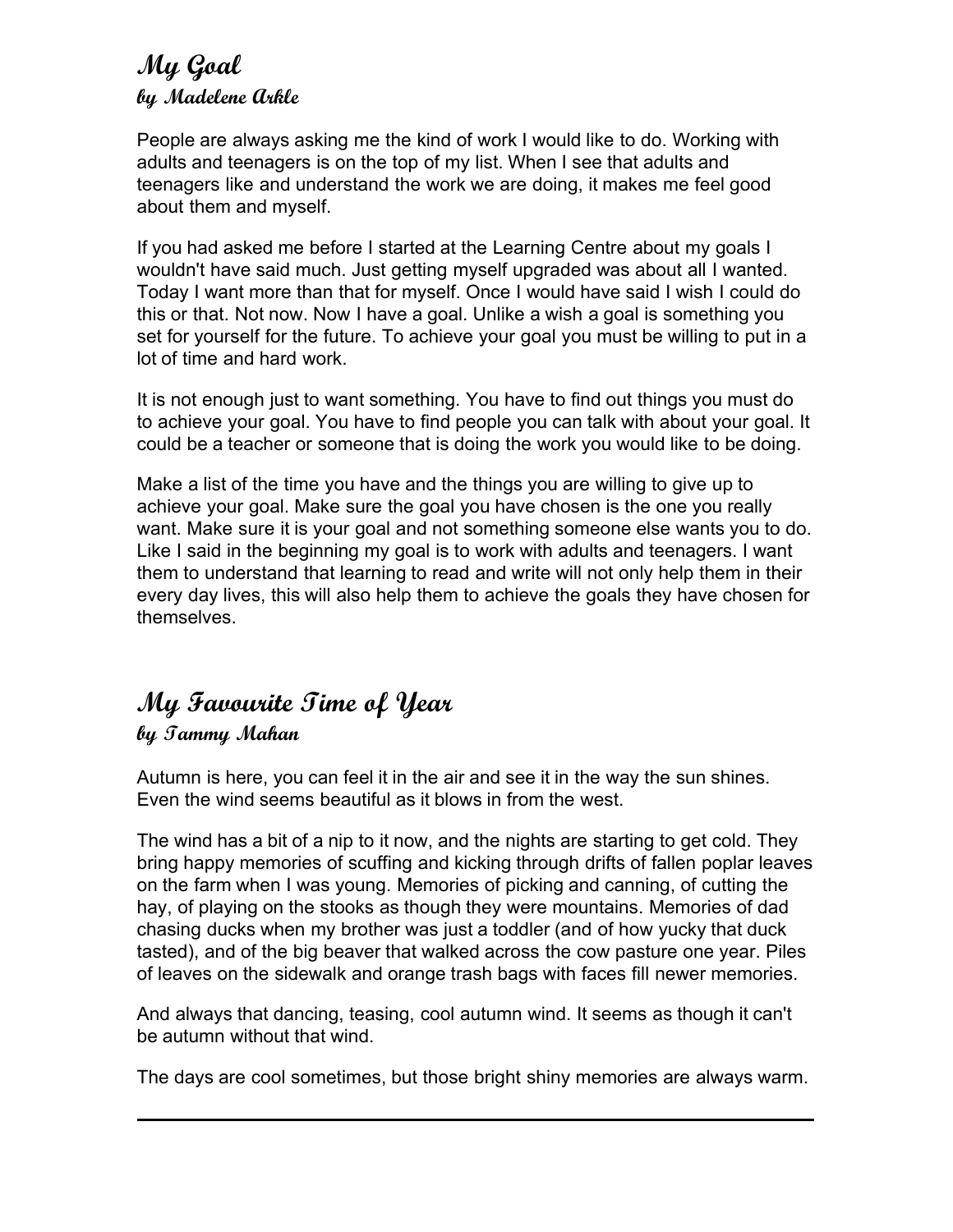# **A pet by Bill Kelly**



I used to bring home all kinds of animals - dogs, cats, even a mouse.

The houses in my neighbourhood did not have running water. We had a central watering place. Each house had a key that could turn the water on and off. One day I went to fetch water. I found this animal. Everybody was telling me that it was a rat, but I thought it was just a pet. So, I put it in an apple box and took it home and hid it under my bed. I used another apple box for a top.

I had my pet for about two weeks. I was feeding it lettuce through the holes in the apple box. My mother saw me doing that and asked me what I had hidden under my bed. I told her it was a pet, but when she lifted the top box she saw the animal. She called my dad and described it to him. He told her it was a rat and told her to call the police.

The police told me I was lucky that I didn't get bitten by the rat because if I did, I would get very sick. But people do not believe there were rats in the city or in Alberta at that time.



*Bill Kelly*

### **Book Review**

### **The Life of Lucy Fern by Holly, Linda, Yolande and Barb**

The story is about Lucy Fern and her family. The story is about a very young girl who had a child and she left the child in the woods. The story tells how the baby was found and grew up. It tells about the good and bad things that happened to her.

We think lots of young women have problems like Lucy had. It is interesting to see how she handled herself in all the different situations.

> Thank you to all of the writers who contributed their stories, poetry, and muses for publication. Your willingness to share your memories (pleasant as well as unpleasant), your goals, your hopes and dreams is appreciated. Thank you!